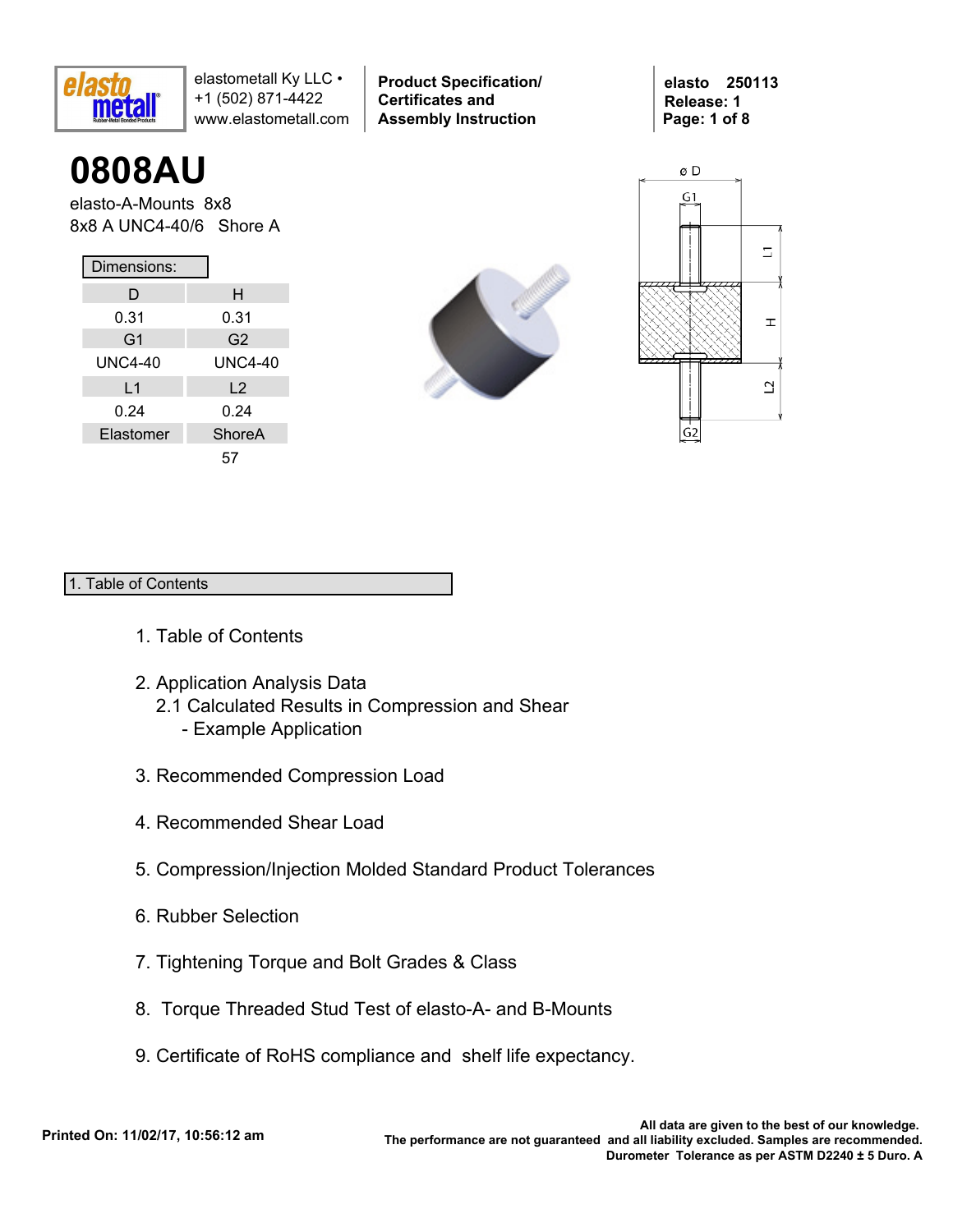

**Product Specification/ Certificates and Assembly Instruction**

**elasto 250113 Release: 1 Page: 2 of 8**

# **0808AU**

elasto-A-Mounts 8x8 8x8 A UNC4-40/6 Shore A

| Dimensions:    |                |  |  |  |  |  |  |
|----------------|----------------|--|--|--|--|--|--|
| D              | н              |  |  |  |  |  |  |
| 0.31           | 0.31           |  |  |  |  |  |  |
| G <sub>1</sub> | G <sub>2</sub> |  |  |  |  |  |  |
| UNC4-40        | <b>UNC4-40</b> |  |  |  |  |  |  |
| L <sub>1</sub> | $\mathsf{L}2$  |  |  |  |  |  |  |
| 0.24           | 0.24           |  |  |  |  |  |  |
| Elastomer      | ShoreA         |  |  |  |  |  |  |
|                | 57             |  |  |  |  |  |  |





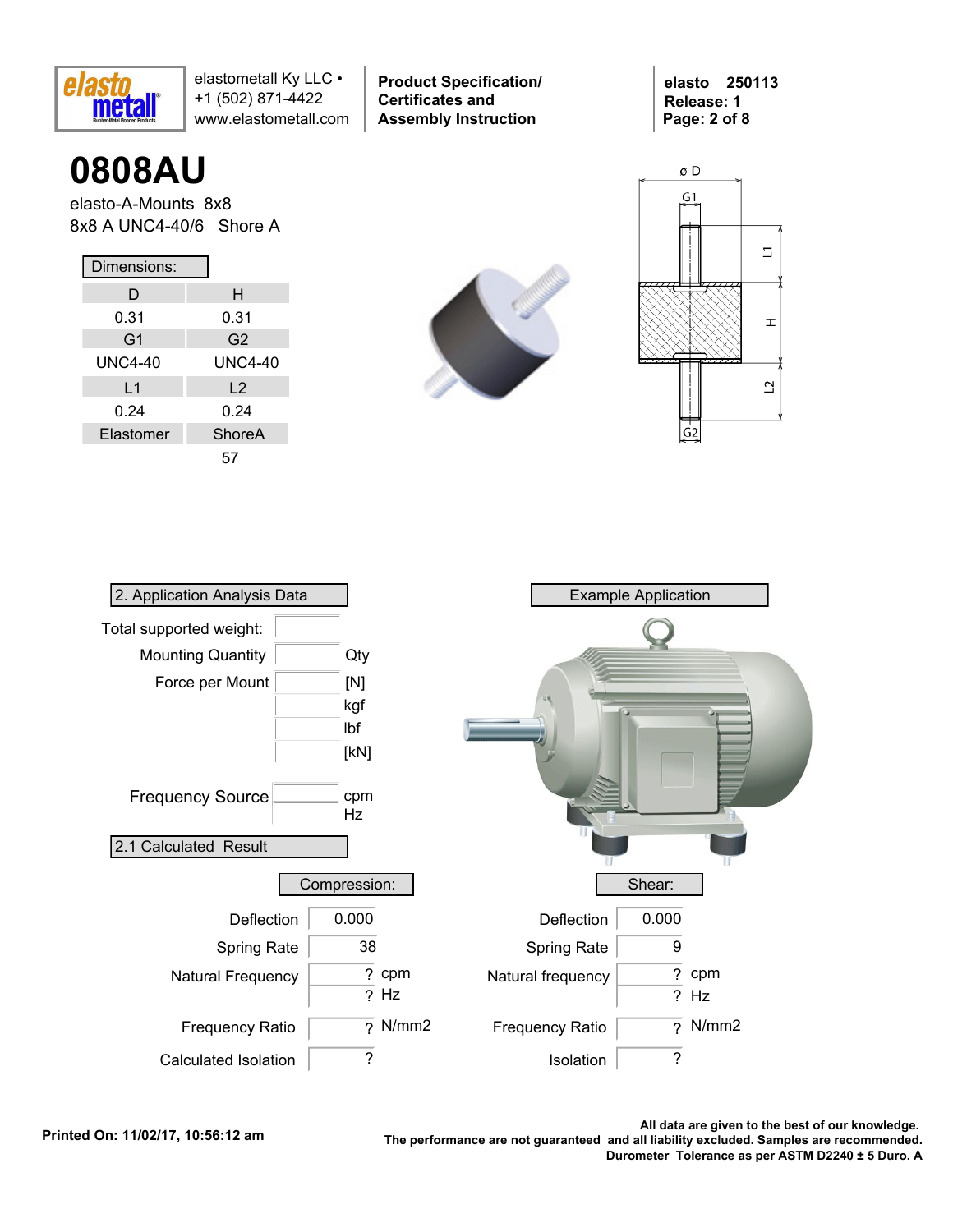

**0808AU**

elasto-A-Mounts 8x8 8x8 A UNC4-40/6 Shore A

| Dimensions:    |                |  |  |  |  |  |  |  |
|----------------|----------------|--|--|--|--|--|--|--|
| D              | н              |  |  |  |  |  |  |  |
| 0.31           | 0.31           |  |  |  |  |  |  |  |
| G <sub>1</sub> | G <sub>2</sub> |  |  |  |  |  |  |  |
| UNC4-40        | <b>UNC4-40</b> |  |  |  |  |  |  |  |
| L1             | L <sub>2</sub> |  |  |  |  |  |  |  |
| 0.24           | 0.24           |  |  |  |  |  |  |  |
| Elastomer      | ShoreA         |  |  |  |  |  |  |  |
|                | 57             |  |  |  |  |  |  |  |

3. Recommended Compression Load



**Product Specification/** 

**Certificates and Assembly Instruction**





### 0.000 38.4 ? Natural Frequency at max. load ?Isolation at **Compression Deflection Information** Deflection Frequency Ratio Maximum Stress 22.46 0.000 Maximum Force Maximum Deflection Stress 0.00 ? cpm ? N/mm2 **Compression Information** Natural Frequency ? Hz **no isolation** max. force at  $15\%$  0.69 Spring Rate 38

Surface load

Loaded

E<sub>3</sub> Compression load

Calculated Isolation | ?

.All data are given to the best of our knowledge<br>.The performance are not guaranteed and all liability excluded. Samples are recommended. **Durometer Tolerance as per ASTM D2240 ± 5 Duro. A**

**L**nstressed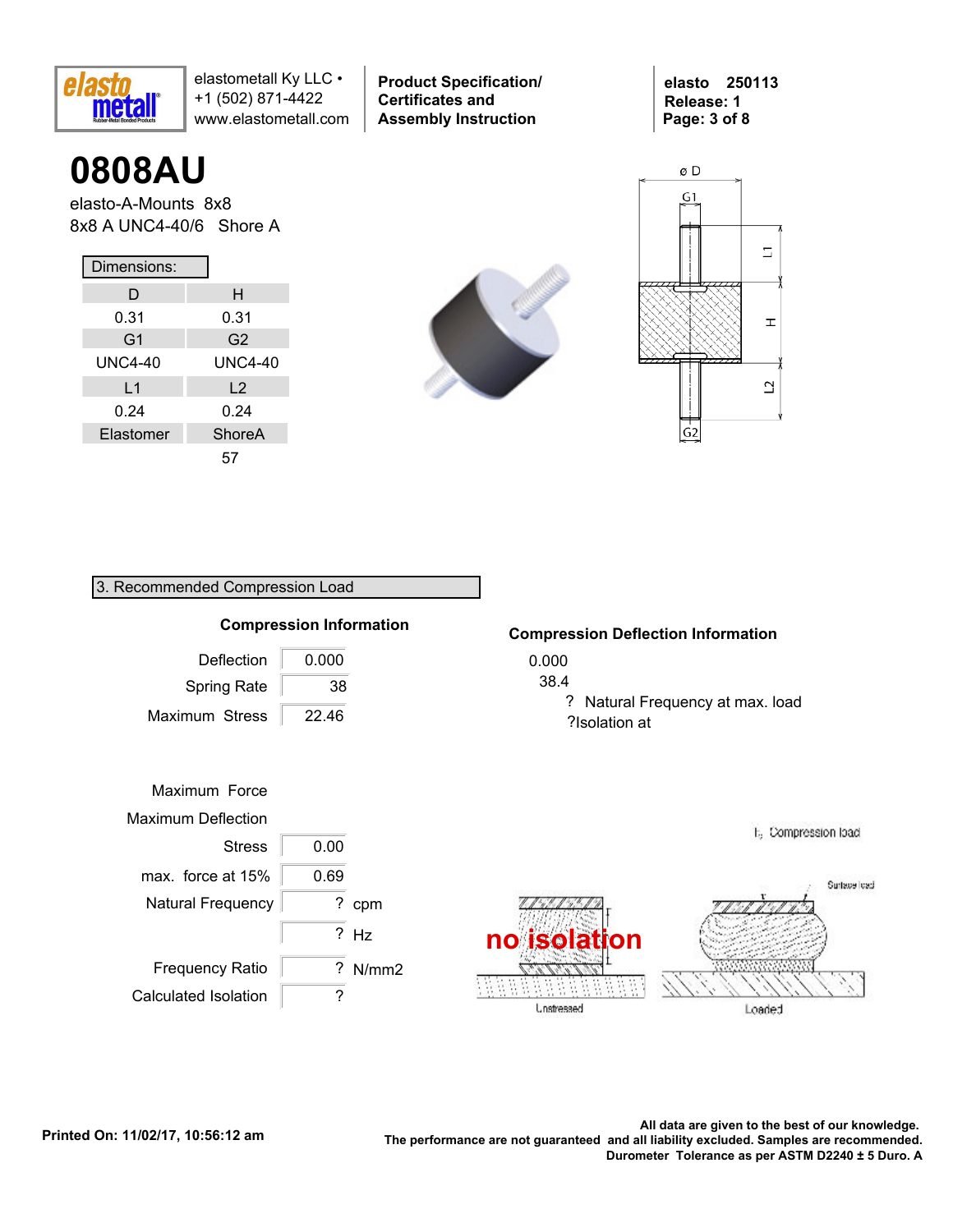

**0808AU**

elasto-A-Mounts 8x8 8x8 A UNC4-40/6 Shore A

| Dimensions:    |                |  |  |  |  |  |  |  |
|----------------|----------------|--|--|--|--|--|--|--|
| D              | н              |  |  |  |  |  |  |  |
| 0.31           | 0.31           |  |  |  |  |  |  |  |
| G <sub>1</sub> | G <sub>2</sub> |  |  |  |  |  |  |  |
| UNC4-40        | <b>UNC4-40</b> |  |  |  |  |  |  |  |
| L1             | L <sub>2</sub> |  |  |  |  |  |  |  |
| 0.24           | 0.24           |  |  |  |  |  |  |  |
| Elastomer      | ShoreA         |  |  |  |  |  |  |  |
|                | 57             |  |  |  |  |  |  |  |



**Product Specification/** 

**Certificates and Assembly Instruction**





4. Recommended Shear Load

## **Shear Information**

| Deflection         | 0.000 |
|--------------------|-------|
| <b>Spring Rate</b> | 9     |
| max. stress        | 0.07  |

## **Shear Deflection Information**

- 0.000
- 8.9
	- ? Natural Frequency by max. load ? Isolation by



Loaded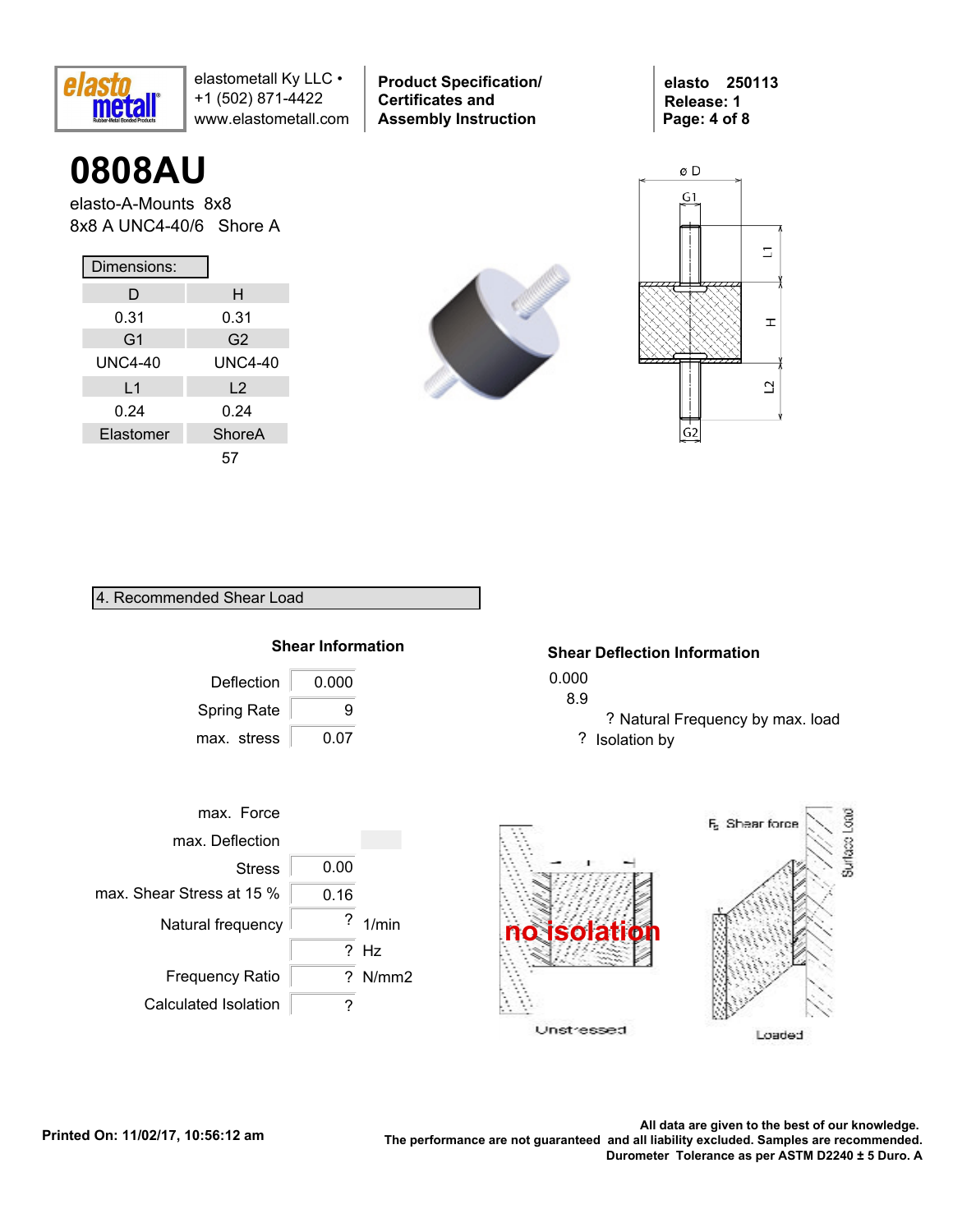

**0808AU**

elasto-A-Mounts 8x8 8x8 A UNC4-40/6 Shore A

| Dimensions:    |                |  |  |  |  |  |  |  |
|----------------|----------------|--|--|--|--|--|--|--|
| D              | н              |  |  |  |  |  |  |  |
| 0.31           | 0.31           |  |  |  |  |  |  |  |
| G1             | G2             |  |  |  |  |  |  |  |
| UNC4-40        | <b>UNC4-40</b> |  |  |  |  |  |  |  |
| L <sub>1</sub> | L <sub>2</sub> |  |  |  |  |  |  |  |
| 0.24           | 0.24           |  |  |  |  |  |  |  |
| Elastomer      | <b>ShoreA</b>  |  |  |  |  |  |  |  |
|                | 57             |  |  |  |  |  |  |  |



**Product Specification/** 

**Certificates and Assembly Instruction**



**elasto 250113 Release: 1**

**Page: 5 of 8**

## 5. Compression/Injection Molded Standard Product Tolerances

Standard compression molded product dimensional tolerances conform to DIN ISO 3302-1 M3 C Standard Injection molded product tolerances conform to DIN ISO 3302-1 M3 F Further information regarding product/process quality can be provided upon request.

| <b>Dimensions</b><br><b>Dimensions</b><br>inch<br>mm |     |       | Tolerance in mm<br>Class M3-F<br>DIN ISO 3302-1 | Tolerance in Inch<br>Class M3-F<br>DIN ISO 3302-1 | Tolerance in mm<br>Class M3-C<br>DIN ISO 3302-1 | Tolerance in Inch<br>Class M3-C<br>DIN ISO 3302-1 |        |
|------------------------------------------------------|-----|-------|-------------------------------------------------|---------------------------------------------------|-------------------------------------------------|---------------------------------------------------|--------|
| from                                                 | to  | from  | to                                              | mm                                                | inch                                            | mm                                                | inch   |
| 0                                                    | 4   | 0     | .15"                                            | ± 0.25                                            | ±.010                                           | ± 0.40                                            | ±.016  |
| 4                                                    | 6.3 | .16"  | .25"                                            | ± 0.25                                            | ±.010                                           | ± 0.40                                            | ±.016  |
| 6.3                                                  | 10  | .25"  | .39"                                            | ± 0.30                                            | ±.012                                           | ± 0.50                                            | ±.020  |
| 10                                                   | 16  | .39"  | .63"                                            | ± 0.40                                            | ±.016                                           | ± 0.60                                            | ±.024  |
| 16                                                   | 25  | .63"  | .98"                                            | ± 0.50                                            | ±.020                                           | ± 0.80                                            | ±.032  |
| 25                                                   | 40  | .98"  | 1.57"                                           | ± 0.60                                            | ±.024                                           | ± 1.00                                            | ±.040  |
| 40                                                   | 64  | 1.57" | 2.52"                                           | ± 0.80                                            | ±.032                                           | ± 1.30                                            | ±.051  |
| 63                                                   | 100 | 2.38" | 3.94"                                           | ± 1.00                                            | ±.040                                           | ± 1.60                                            | ±.063  |
| 100                                                  | 160 | 3.94" | 6.30"                                           | ± 1.30                                            | ±.051                                           | ±2.00                                             | ±.079  |
| 160                                                  | ۰   | 6.30" | ٠.                                              | ± 1.3%                                            | ± 1.3%                                          | ± 1.3%                                            | ± 1.3% |

Standard rubber hardness tolerance ± 5 Shore A Durometer per ASTM D2000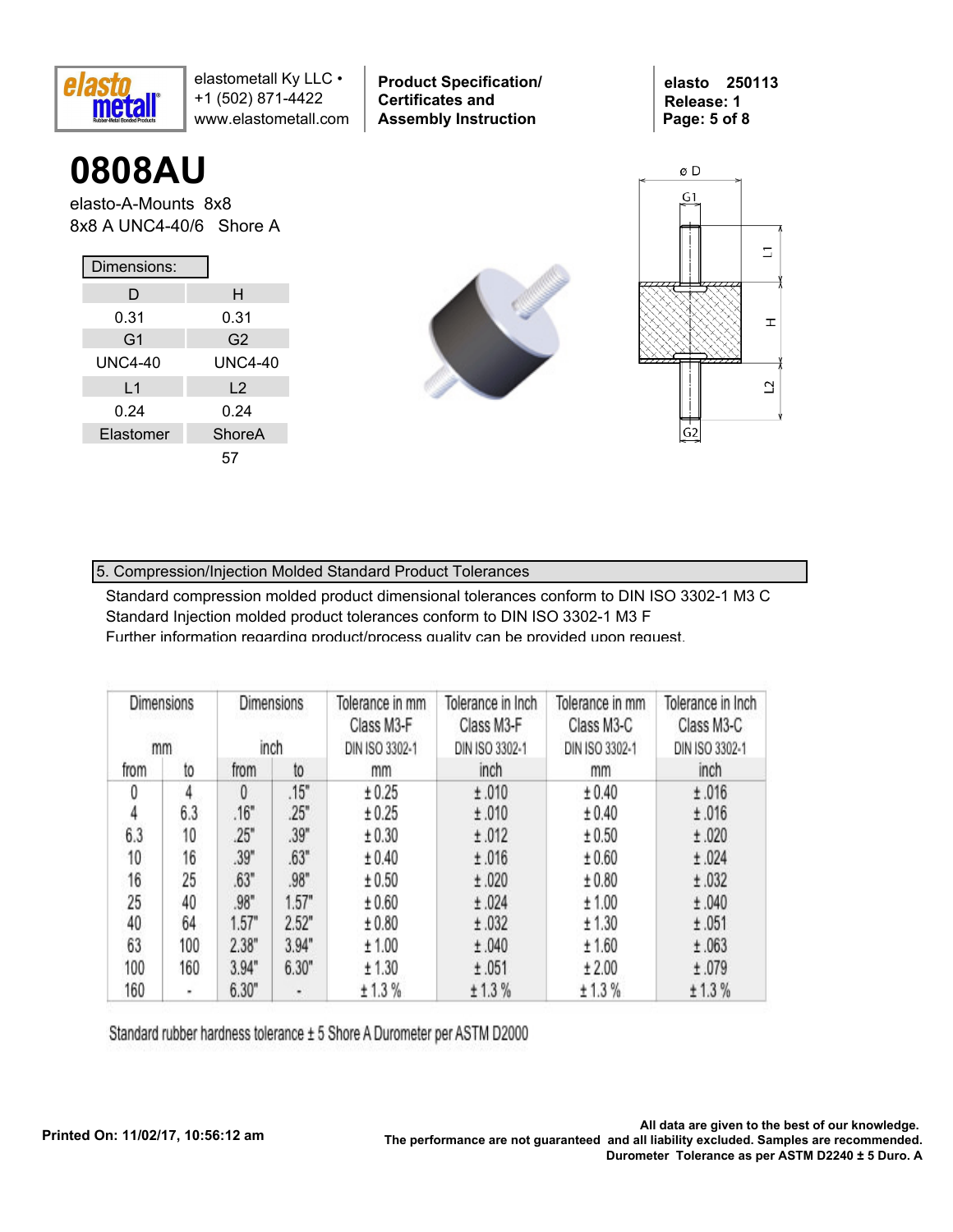

**Product Specification/ Certificates and Assembly Instruction**

**elasto 250113 Release: 1 Page: 6 of 8**

# **0808AU**

elasto-A-Mounts 8x8 8x8 A UNC4-40/6 Shore A

| Dimensions:    |                |  |  |  |  |  |  |
|----------------|----------------|--|--|--|--|--|--|
| D              | н              |  |  |  |  |  |  |
| 0.31           | 0.31           |  |  |  |  |  |  |
| G <sub>1</sub> | G2             |  |  |  |  |  |  |
| UNC4-40        | <b>UNC4-40</b> |  |  |  |  |  |  |
| L1             | L <sub>2</sub> |  |  |  |  |  |  |
| 0.24           | 0.24           |  |  |  |  |  |  |
| Elastomer      | ShoreA         |  |  |  |  |  |  |
|                | 57             |  |  |  |  |  |  |





## 6. Rubber Selection

|                         |                                                               |                                     |                                            |                             |                                                                                                   |                           |                  |                 |                            |                   |                    |                  |                  | <b>PROPERTIES</b>      |                                  |                    |                             |                          |                          |
|-------------------------|---------------------------------------------------------------|-------------------------------------|--------------------------------------------|-----------------------------|---------------------------------------------------------------------------------------------------|---------------------------|------------------|-----------------|----------------------------|-------------------|--------------------|------------------|------------------|------------------------|----------------------------------|--------------------|-----------------------------|--------------------------|--------------------------|
| Hardness Range (ShoreA) | Temperature Resistance Range 'C (F")                          | Short Term Peak Temperature C° (F°) | Tensile Strength (N/mm <sup>2)</sup> (PSI) | %<br>Tensile Eloangariotion | Elastomer<br><b>Basic Material</b><br>Chemical-Technical<br>Discription<br>Below:<br>(Trade Name) | International Description | Tensile Strength | Tear Resistance | <b>Abrasion Resistance</b> | Restoring Ability | Rebound Resilience | Ozone Resistance | Flame Resistance | <b>Acid Resistance</b> | Benzene & Mineral Oil Resistance | Gas Impermeability | Water Absorption Resistance | - Temperature Resistance | + Temperature Resistance |
| $25 - 95$               | $-40^{\circ} - 75^{\circ}$<br>$(-40^{\circ} - 167^{\circ})$   | $+100^\circ$<br>$(212^{\circ})$     | 31<br>(4496)                               | 800                         | Natural Rubber                                                                                    | <b>NR</b>                 | $\overline{2}$   | 2               | $\overline{2}$             | $\overline{2}$    | 1                  | $\overline{4}$   | 5                | 3                      | 5                                | $\overline{4}$     | 3                           | $\overline{2}$           | $\overline{4}$           |
| $30 - 90$               | $-30^{\circ} - 120^{\circ}$<br>$(-22^{\circ} - 248^{\circ})$  | $+150^\circ$<br>$(302^{\circ})$     | 27.5<br>(3988)                             | 450                         | Chloroprene<br>(Baypren, Neoprene)                                                                | CR                        | $\overline{2}$   | 3               | 2                          | 3                 | 2                  | 2                | 2                | 2                      | 3                                | 3                  | 4                           | $\overline{4}$           | 3                        |
| $30 - 90$               | $-40^{\circ} - 150^{\circ}$<br>$(-40^{\circ} - 302^{\circ})$  | $+180^\circ$<br>(356°)              | 20<br>(2901)                               | 450                         | Ethylene-Propylene -<br>Terpolymer                                                                | EPDM                      | 3                | 4               | 3                          | 3                 | 3                  | $\mathbf{1}$     | 6                | 3                      | 5                                | 3                  | $\overline{2}$              | 3                        | $\overline{2}$           |
| $25 - 95$               | $-40^{\circ} - +140^{\circ}$<br>$(-40^{\circ} - 248^{\circ})$ | $+160^\circ$<br>(320°)              | 25<br>(3626)                               | 500                         | Ntrile Butadine<br>(Perbunan)                                                                     | <b>NBR</b>                | 3                | 4               | 3                          | 3                 | 3                  | 5                | 5                | 3                      | 1                                | 3                  | 3                           | $\overline{4}$           | 3                        |
| $35 - 95$               | $-30^{\circ} - +110^{\circ}$<br>$(-22^{\circ} - 230^{\circ})$ | $+150^\circ$<br>$(302^{\circ})$     | 25<br>(3626)                               | 450                         | Styrene-Butadiene                                                                                 | <b>SBR</b>                | 3                | 3               | $\overline{2}$             | 3                 | 3                  | 5                | 5                | 3                      | 5                                | 3                  | 3                           | 3                        | 3                        |
| $30 - 85$               | $-40^{\circ} - +130^{\circ}$<br>$(-40^\circ - 266^\circ)$     | $+150^\circ$<br>$(302^{\circ})$     | 17<br>(2466)                               | 800                         | Butyl                                                                                             | <b>IIR</b>                | 3                | $\overline{2}$  | $\overline{2}$             | 3                 | 5                  | 1                | 4                | 4                      | 6                                | 4                  | $\overline{2}$              | $\overline{2}$           | 3                        |
| $55 - 98$               | $-30^{\circ} - +80^{\circ}$<br>$(-22^{\circ} - 176^{\circ})$  | $+100^\circ$<br>(212°)              | 30<br>(4351)                               | 800                         | Polyurethane                                                                                      | <b>PUR</b>                | 1                | 2               | $\mathbf{1}$               | 3                 | 3                  | $\overline{2}$   | $\overline{4}$   | 5                      | 2                                | 4                  | 5                           | 3                        | $\overline{4}$           |
| $40 - 80$               | $-70^{\circ} - +180^{\circ}$<br>$(-94^\circ - 356^\circ)$     | $+225^\circ$<br>(437°)              | 8<br>(1160)                                | 250                         | Silicone Rubber                                                                                   | SI                        | 5                | 5               | 5                          | 5                 | 2                  | 1                | 4                | 3                      | 5                                | 5                  | 4                           | 1                        | 1                        |
| $65 - 90$               | $-30^{\circ} - +225^{\circ}$<br>$(-22^{\circ} - 437^{\circ})$ | $+350^\circ$<br>(662°)              | 20<br>(2901)                               | 400                         | Fluorocarbon (Viton)                                                                              | <b>FPM</b>                | 3                | 2               | 5                          | 5                 | 4                  | $\mathbf{1}$     | 1                | 1                      | 1                                | 1                  | u,                          | 4                        | 1                        |

The above mentioned information are used for a guide and can be modified by elatometall to improve certain characteristis.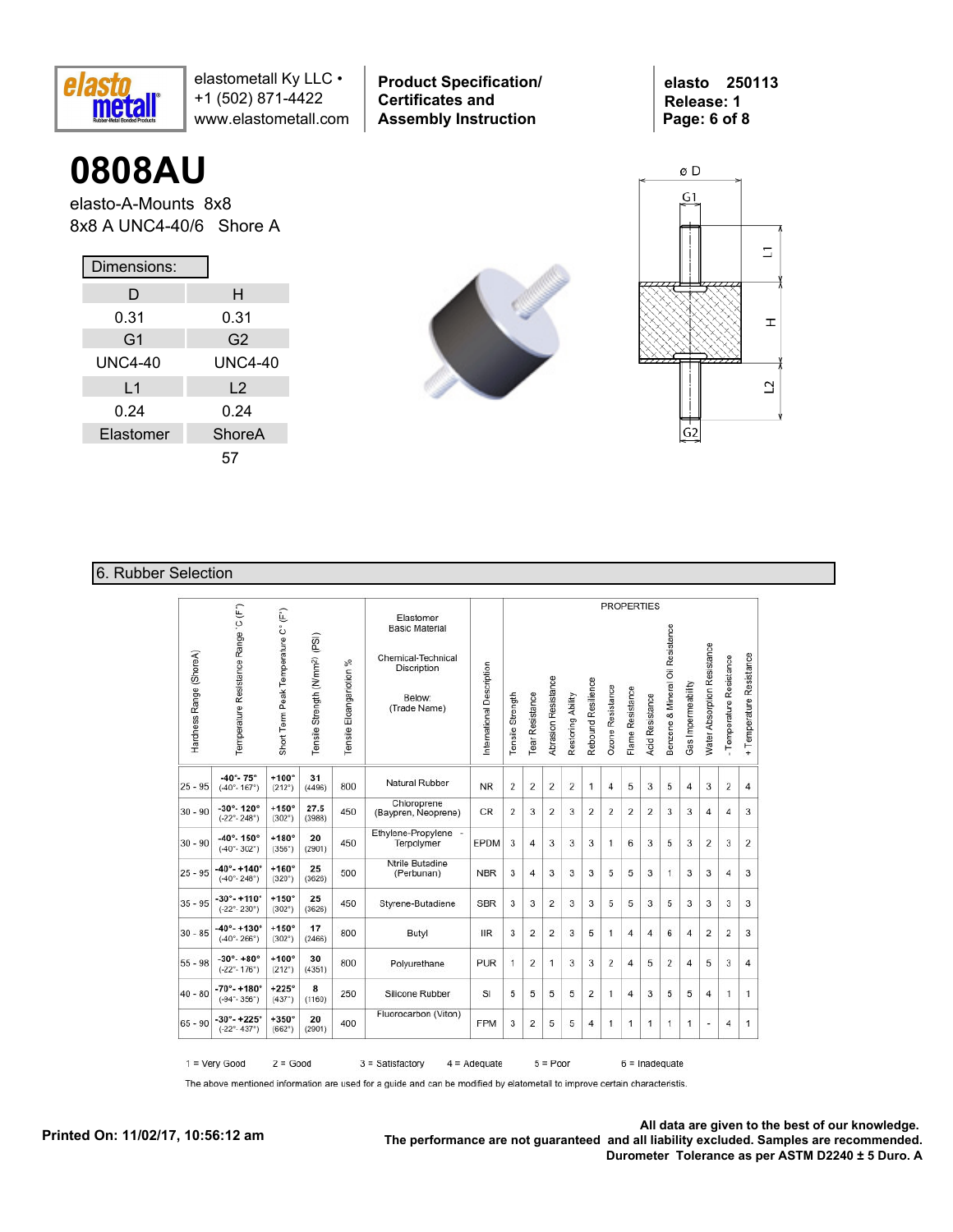

**0808AU**

elasto-A-Mounts 8x8 8x8 A UNC4-40/6 Shore A

| Dimensions:    |                |  |  |  |  |  |  |  |
|----------------|----------------|--|--|--|--|--|--|--|
| D              | н              |  |  |  |  |  |  |  |
| 0.31           | 0.31           |  |  |  |  |  |  |  |
| G <sub>1</sub> | G <sub>2</sub> |  |  |  |  |  |  |  |
| UNC4-40        | <b>UNC4-40</b> |  |  |  |  |  |  |  |
| L1             | $\mathsf{L}2$  |  |  |  |  |  |  |  |
| 0.24           | 0.24           |  |  |  |  |  |  |  |
| Elastomer      | ShoreA         |  |  |  |  |  |  |  |
|                | 57             |  |  |  |  |  |  |  |



**Product Specification/** 

**Certificates and Assembly Instruction**



### 7. Tightening Torque and Bolt Grades & Class

#### Tightening Torque per ASTM A193 and A194

| <b>Metric Units: (Metric Thread)</b> |                              |                                     | <b>English Units: (Coarse Thread)</b> |                                  |                                          |                                                 |                                          |                                  | <b>English Units: (Fine Thread)</b>      |                                          |                                          |  |  |  |  |
|--------------------------------------|------------------------------|-------------------------------------|---------------------------------------|----------------------------------|------------------------------------------|-------------------------------------------------|------------------------------------------|----------------------------------|------------------------------------------|------------------------------------------|------------------------------------------|--|--|--|--|
|                                      | <b>CLASS 5.6</b>             | <b>CLASS 8.8</b>                    | <b>CLASS 10.9</b>                     |                                  | <b>GRADE 2</b>                           | <b>GRADE 5</b>                                  | <b>GRADE 8</b>                           |                                  | <b>GRADE 2</b>                           | <b>GRADE 5</b>                           | <b>GRADE 8</b>                           |  |  |  |  |
| <b>Thread</b><br>Size &<br>Pitch     | Tightening<br>Torque<br>(Nm) | <b>Tightening</b><br>Torque<br>(Nm) | <b>Tightening</b><br>Torque<br>(Nm)   | <b>Thread</b><br>Size &<br>Pitch | Tightening<br><b>Torque</b><br>$(ft-lb)$ | <b>Tightening</b><br><b>Torque</b><br>$(ft-lb)$ | <b>Tightening</b><br>Torque<br>$(ft-lb)$ | <b>Thread</b><br>Size &<br>Pitch | Tightening<br><b>Torque</b><br>$(ft-lb)$ | <b>Tightening</b><br>Torque<br>$(ft-lb)$ | <b>Tightening</b><br>Torque<br>$(ft-lb)$ |  |  |  |  |
| M2                                   | 0.16                         | 0.37                                | 0.52                                  | $6 - 32$                         | 0.86                                     | 1.33                                            | 1.88                                     | $6 - 40$                         | 0.96                                     | 1.49                                     | 2.1                                      |  |  |  |  |
| M2.3                                 | 0.26                         | 0.6                                 | 0.84                                  | $8 - 32$                         | 1.58                                     | 2.44                                            | 3.44                                     | $8 - 36$                         | 1.66                                     | 2.57                                     | 3.63                                     |  |  |  |  |
| M2.6                                 | 0.37                         | 0.86                                | 1.21                                  | $10 - 24$                        | 2.29                                     | 3.53                                            | 499                                      | 10-32                            | 2.61                                     | 4.04                                     | 5.7                                      |  |  |  |  |
| M <sub>3</sub>                       | 0.59                         | 1.34                                | 1.88                                  | $12 - 24$                        | 3.59                                     | 5.55                                            | 7.84                                     | $12 - 28$                        | 3.83                                     | 5.92                                     | 8.36                                     |  |  |  |  |
| M3.5                                 | 0.9                          | 2.06                                | 2.89                                  | $1/4 - 20$                       | 5.47                                     | 8.45                                            | 11.9                                     | $1/4 - 28$                       | 6.26                                     | 9.7                                      | 13.7                                     |  |  |  |  |
| M4                                   | 1.34                         | 3.04                                | 4.31                                  | $5/16 - 18$                      | 11.3                                     | 17.4                                            | 24.6                                     | $5/16 - 24$                      | 12.5                                     | 19.3                                     | 27.2                                     |  |  |  |  |
| M <sub>5</sub>                       | 2.65                         | 6.03                                | 8.48                                  | $3/8 - 16$                       | 20                                       | 30.9                                            | 43.6                                     | $3/8 - 24$                       | 22.66                                    | 35                                       | 49.4                                     |  |  |  |  |
| M6                                   | 4.51                         | 10.3                                | 14.71                                 | $7/16 - 14$                      | 32                                       | 39.4                                            | 69.8                                     | 7/16-20                          | 35.7                                     | 55.2                                     | 77.9                                     |  |  |  |  |
| M7                                   | 7.45                         | 17.16                               | 24.52                                 | $1/2 - 13$                       | 48.8                                     | 75.4                                            | 106                                      | $1/2 - 20$                       | 55                                       | 84.9                                     | 120                                      |  |  |  |  |
| M8                                   | 10.79                        | 25.5                                | 35.3                                  | $9/16 - 12$                      | 70.4                                     | 109                                             | 154                                      | $9/16 - 18$                      | 78.5                                     | 121                                      | 171                                      |  |  |  |  |
| M10                                  | 21.57                        | 50.01                               | 70.61                                 | $5/8 - 11$                       | 97.1                                     | 150                                             | 212                                      | $5/8 - 18$                       | 110                                      | 170                                      | 240                                      |  |  |  |  |
| M12                                  | 38.25                        | 87.28                               | 122.58                                | $3/4 - 10$                       | 103                                      | 366                                             | 376                                      | $3/4 - 16$                       | 115                                      | 297                                      | 420                                      |  |  |  |  |
| M14                                  | 60.8                         | 138.27                              | 194.17                                | $7/8-9$                          | 167                                      | 430                                             | 606                                      | $7/8 - 14$                       | 184                                      | 473                                      | 668                                      |  |  |  |  |
| M16                                  | 93.16                        | 210.84                              | 299.1                                 | $1 - 8$                          | 250                                      | 561                                             | 909                                      | $1 - 12$                         | 273                                      | 613                                      | 995                                      |  |  |  |  |
| M18                                  | 127.49                       | 411.88                              | 411.88                                | $1 - 1/8 - 7$                    | 354                                      | 794                                             | 1288                                     | $1 - 1/8 - 12$                   | 397                                      | 891                                      | 1445                                     |  |  |  |  |
| M20                                  | 180.44                       | 558.98                              | 578.5                                 | $1 - 1/4 - 7$                    | 500                                      | 1120                                            | 1817                                     | $1 - 1/4 - 12$                   | 553                                      | 1241                                     | 2012                                     |  |  |  |  |
| M22                                  | 245.17                       | 558.98                              | 784.54                                | $1 - 3/8 - 6$                    | 655                                      | 1469                                            | 2382                                     | $1 - 3/8 - 12$                   | 746                                      | 1673                                     | 2712                                     |  |  |  |  |
| M24                                  | 308.91                       | 710.99                              | 1000.28                               | $1/2 - 6$                        | 869                                      | 1949                                            | 3161                                     | $1 - 1/2 - 12$                   | 978                                      | 2194                                     | 3557                                     |  |  |  |  |
| M27                                  | 460.92                       | 104932                              | 1480.81                               |                                  |                                          |                                                 |                                          |                                  |                                          |                                          |                                          |  |  |  |  |

522.73 Non-Standard 1421.97

2010.38

M30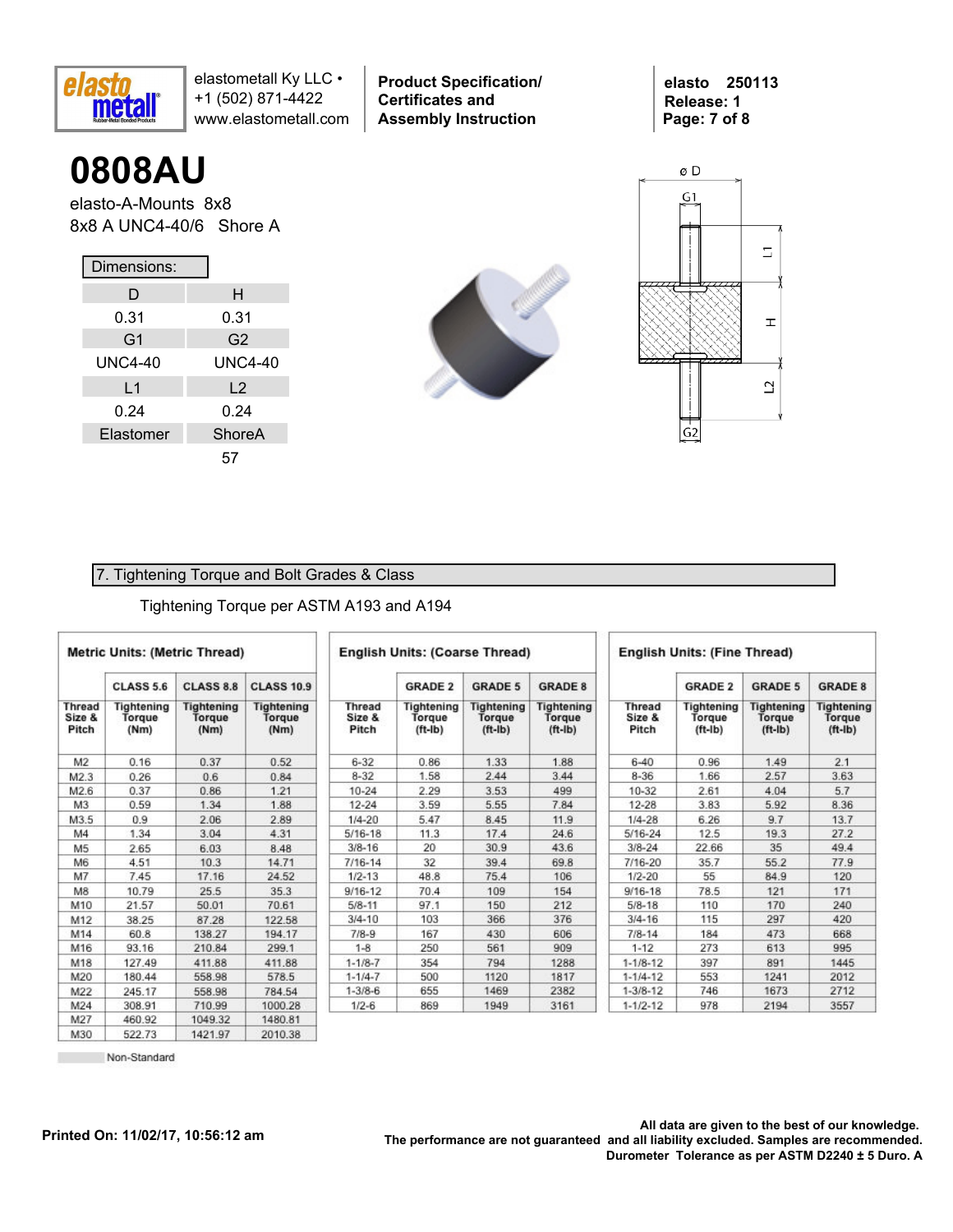

**0808AU**

elasto-A-Mounts 8x8 8x8 A UNC4-40/6 Shore A

| Dimensions:    |                |  |  |  |  |  |  |  |
|----------------|----------------|--|--|--|--|--|--|--|
| D              | н              |  |  |  |  |  |  |  |
| 0.31           | 0.31           |  |  |  |  |  |  |  |
| G <sub>1</sub> | G2             |  |  |  |  |  |  |  |
| <b>UNC4-40</b> | <b>UNC4-40</b> |  |  |  |  |  |  |  |
| L <sub>1</sub> | L <sub>2</sub> |  |  |  |  |  |  |  |
| 0.24           | 0.24           |  |  |  |  |  |  |  |
| Elastomer      | ShoreA         |  |  |  |  |  |  |  |
|                | 57             |  |  |  |  |  |  |  |



**Product Specification/** 

**Certificates and Assembly Instruction**



#### 8. Torque Threaded Stud Test of elasto-A- and B-Mounts

Tighten flat bar steel on jaw vise. Setup required torque wrench per table. Use a nut for specimen and tighten it with torque wrench until the required torque is achieved. Loosen nut from specimen and visual check threaded studs for:



- **Thread pitch damaged or sheered**
- **Connection between washer**
- **Broken stud**



.All data are given to the best of our knowledge<br>.The performance are not guaranteed and all liability excluded. Samples are recommended. **Durometer Tolerance as per ASTM D2240 ± 5 Duro. A**

**elasto 250113 Release: 1 Page: 8 of 8**